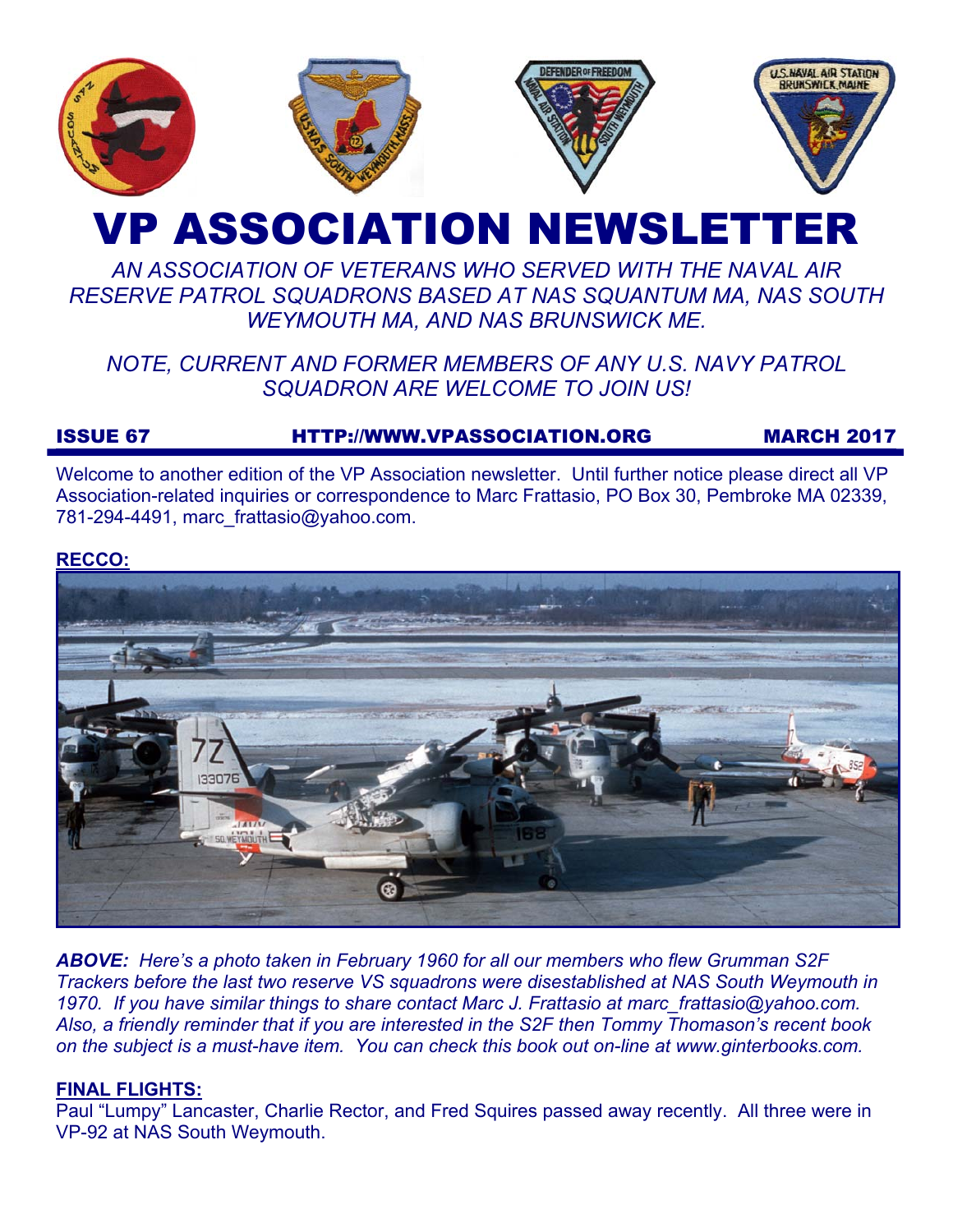# **ILL SHIPMATE IN NEED OF CHEERING UP:**

Tom O'Connor, who served in a number of VS and VP squadrons at NAS South Weymouth, is undergoing radiation treatments for cancer. You can contact him at tom\_oconnor2001@yahoo.com.

# **THE ADMIN FUND:**

The VP Association has no dues but contributions are welcome to help defray the cost of web site hosting, postage, and other expenses. A big "thank you" to Ray Beauchamin for his recent donation.

## **SPEAKING OF THE COST OF PRINTING AND MAILING NEWSLETTERS…**

If you have an e-mail address and get your newsletter in the mail please contact George Driscoll at gnddriscoll@gmail.com ASAP so we can send it to you via e-mail. Remember, we do not charge dues and operate on a shoestring thanks to volunteer labor, memorabilia sales, and donations. If you have an e-mail address and get a paper newsletter it would be better for us to send it via e-mail.

# **LOST CONTACT:**

Please inform George Driscoll at gnddriscoll@gmail.com when your home or e-mail address changes so we can update our database. We need contact information for Donald Ball and Manny Kramer. Please new contact info for Ed Peabody's at ed.peabody69@gmail.com and for Jerome Perrone at 24063 Redfish Cove Drive, Punta Gorda FL 33955, 941-621-8459 and dad6991@gmail.com.

# **VP-92 10TH ANNIVERSARY REUNION:**

Although anybody is welcome to join us, the VP Association is basically the alumni association for VP-92 and its predecessor reserve patrol squadrons. As you should know, VP-92 was officially disestablished on November 30, 2007 at NAS Brunswick, ending a sixty-year heritage of USNR patrol aviation in New England. 2017 will mark the  $10<sup>th</sup>$  anniversary of the disestablishment of VP-92.

This is an important milestone that must be commemorated. Former AWC Scott Savelle, with the help of other former squadron personnel, is organizing a reunion event to commemorate the  $10<sup>th</sup>$ anniversary of the decommissioning of VP-92. This event will be held in Brunswick, Maine over the weekend of Friday August 25<sup>th</sup> through Sunday the 27th. Please note that this weekend coincides with the appearance of the Navy's Blue Angels flight demonstration team at the Great State of Maine Air Show on old NAS Brunswick on Saturday and Sunday.

There will be a full weekend of activities starting on Friday night. The main event will be a squadron picnic style event on the grounds of Flight Deck Brewing on Saturday. Flight Deck is a brewpub that recently opened on old NAS Brunswick across from the static display P-3 Orion. This will be an outdoor, fully-catered, rain or shine event. More details and cost information will be provided as this event approaches. Periodically check the VP Association web site at www.vpassociation.org or the VP-92 Alumni group on Facebook at www.facebook.com as information will be posted there from time to time.

We have been asked not to hold a VP Association reunion in 2017 and encourage all members to consider going to the VP-92 10<sup>th</sup> Anniversary Reunion instead. We are complying with this request and are asking all members to consider going to Brunswick to attend this important squadron reunion.

There is currently a block of 49 rooms at three Brunswick area hotels and 15 rooms at one hotel in Freeport under the group name "Patrol Squadron 92 Reunion". All blocks are for Friday and Saturday night (August  $25<sup>th</sup>$  and  $26<sup>th</sup>$ ). Information for these hotels follows:

• Best Western Plus Brunswick Bath, 71 Gurnet Road, Brunswick, ME 04011, 207-725-5251. Holding 6 rooms with king-size beds at \$155.96 + tax.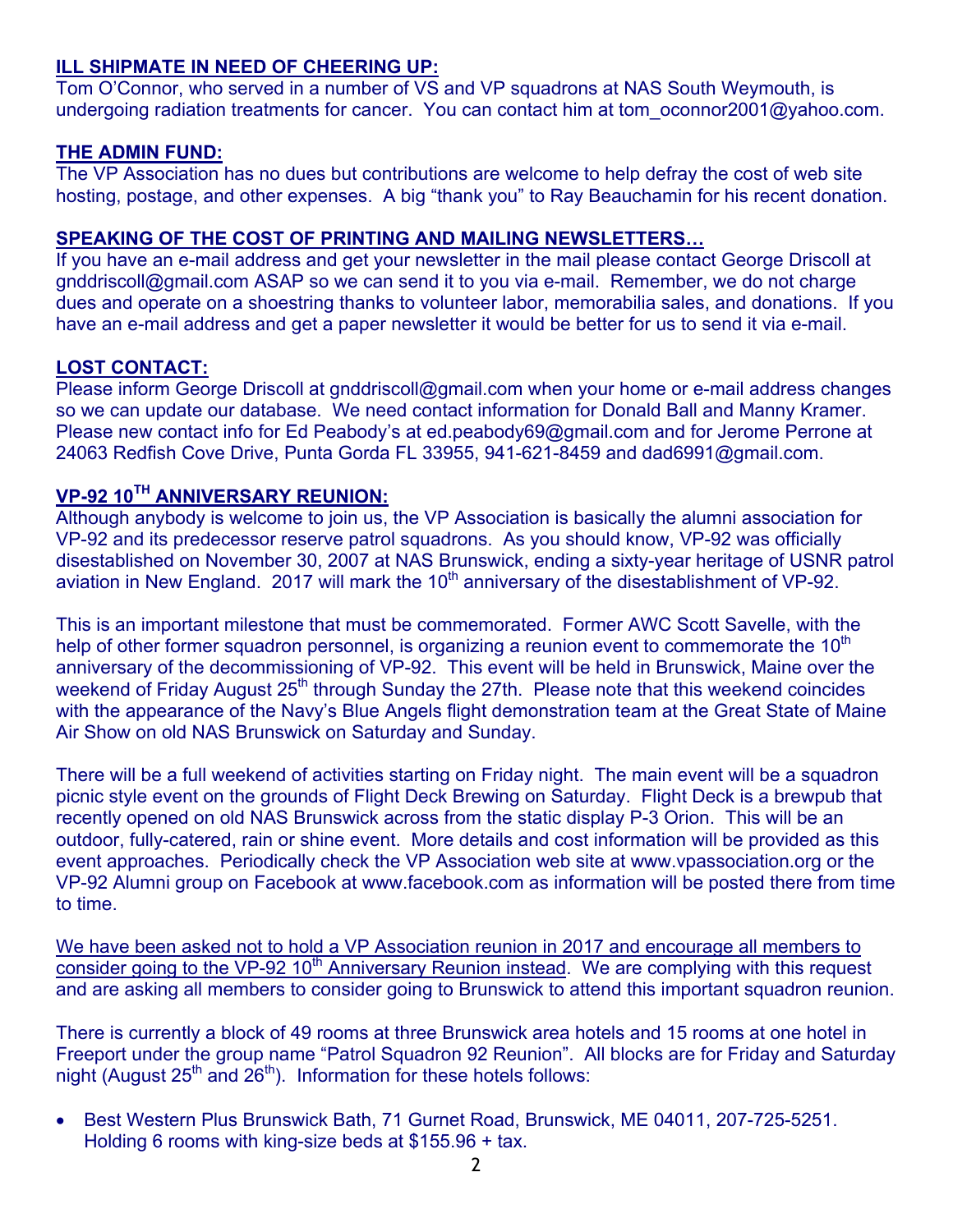- Days Inn Brunswick Bath Area, 224 Bath Road, Brunswick, ME 04011, 207-725-8883 and 866-460-7456. Holding 35 rooms with two double beds each at \$119.00 + tax. Note, all rooms not booked by June 1st will be dropped from the room blocks and will go back in the inventory.
- Comfort Inn, 199 Pleasant Street, Brunswick, ME 04011, 207-729-1129. Holding 8 rooms (2 doubles, 6 king sized) at \$153.00 + tax.
- Casco Bay Inn, 107 US Route One, Freeport, ME 04032, 207-865-4925. Holding 8 double queens and 7 king rooms at \$145.00 + tax. They can accommodate guests with mobility issues.

# **NAS SOUTH WEYMOUTH 20TH ANNIVERSARY REUNION:**

NAS South Weymouth was closed 20 years ago on September 30<sup>th</sup> 1997. To commemorate the old base, a 20<sup>th</sup> anniversary reunion will be held at the Randolph Elks Hall at 21 School Street in Randolph, Massachusetts on Saturday September 30, 2017. Please note that this is about the same date that we normally hold the VP Association reunion. Although we strongly encourage all VP Association members to go to the VP-92 10<sup>th</sup> anniversary reunion event in July or August, those who can't travel to Maine are welcome to come to the NAS South Weymouth event in September.

The NAS South Weymouth reunion will run from noon to 5 PM. It will include memorabilia displays, a continuous slide show of historic photos, two guest speakers, a presentation on the history of the base, and a buffet meal. Everyone who goes will get a special commemorative NAS South Weymouth polo shirt based upon an actual design that was sold at the Navy Exchange on the base during its final years. The ANA Patriot Squadron's Shea Naval Aviation Museum on old NAS South Weymouth will be open from 9 AM to noon on the day of the reunion for all attendees to visit.

The NAS South Weymouth 20<sup>th</sup> anniversary reunion will cost about \$50 per person. Reservations will be required in advance (tickets will not be sold at the door) and will be limited to 230 people. There is also a cutoff date, August 1<sup>st</sup>, after which no more reservations will be accepted. All funds collected above the cost of organizing this event will be donated to the ANA Patriot Squadron's Shea Naval Aviation Museum. Reservations will be taken starting in March. Go to the ANA Patriot Squadron's web site at www.anapatriotsquadron.org for more details. Please note that reservations will be taken first-come first-served. If you want to attend this event please print out and mail in a reservation form as soon as it appears on the Patriot Squadron web site to avoid possible disappointment.

#### **MPA REUNION AND SYMPOSIUM:**

The Maritime Patrol Association will hold its annual reunion and symposium at NAS Jacksonville from April 26<sup>th</sup> to the 28<sup>th</sup> with events every day. For information go to http://maritimepatrolassociation.org.

#### **RUSSIAN SPY SHIP LEAVES CT COAST, SPOTTED NEAR VA (New York Daily News 2/17):**

The Russian spy ship previously seen loitering off the coast of Connecticut has found a new place to anchor. The vessel, named Viktor Leonov, is now positioned northeast of Norfolk, Virginia, ABC News reported. The ship was spotted Wednesday 30 miles south of a Navy submarine base in New London, Connecticut. It spent about 24 hours there before it set sail. By Thursday morning, the ship was seen loitering 75 miles northeast of Norfolk.

Although the ship has become a source of concern for some people, officials said there is nothing to worry about and the spy ship is operating in international waters and gathering information about U.S. Navy submarine operations. "It's lawful (and) similar to operations we do around the world," Pentagon spokesman Capt. Jeff Davis told reporters on Friday.

During a press conference Thursday, Donald Trump joked about the ship's lurking presence — which some might say is trailing the President who is currently in South Carolina — saying his critics probably think the "greatest thing" he could do is shoot the ship "right out of the water." "Everyone in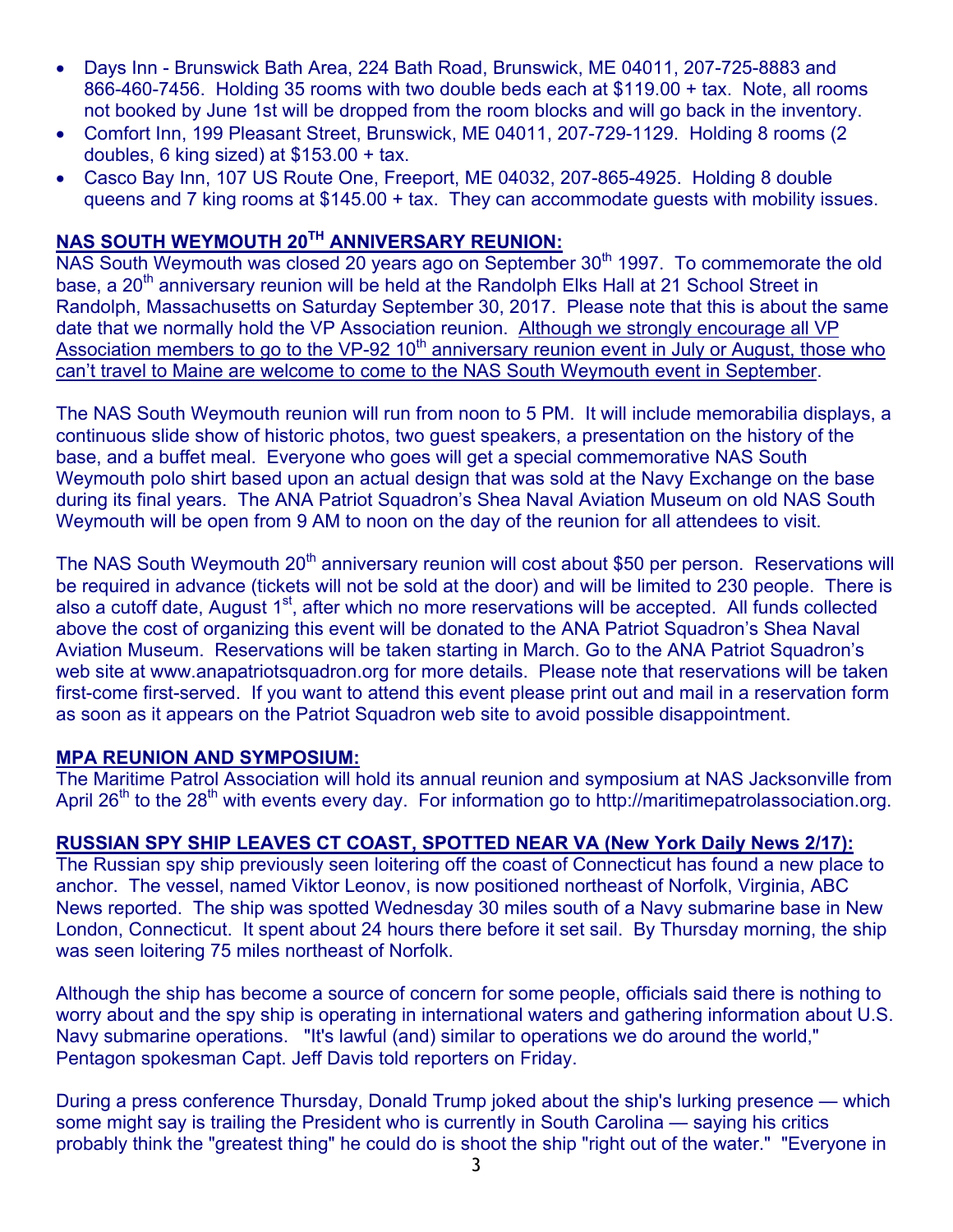this country's going to say, 'Oh, it's so great,'" he continued. "That's not great. … I would love to be able to get along with Russia."

This isn't the first time Viktor Leonov was seen loitering in international waters near the U.S. coast. In 2014 and 2015 the ship was seen near the submarine base at King's Bay, Georgia. According to CBS News, the ship is expected to eventually head in the direction of Cuba.

*New York Daily News article by Minyvonne Burke* 

# **RUSSIAN SPY SHIP LURKS OFF CONNECTICUT COAST (CNN 2/15):**

A Russian spy ship sits 30 miles off the coast of Connecticut, a US defense official told CNN, while an armed Russian warplane recently carried out a "mock attack" against a US ship. This is the farthest north the Russian spy vessel has ever ventured, according to US defense officials.

CNN reported that the Leonov, which conducted similar patrols in 2014 and 2015, was off the coast of Delaware Wednesday, but typically it only travels as far as Virginia. The ship is based with Russia's northern fleet on the North Sea but had stopped over in Cuba before conducting its patrol along the Atlantic Coast and is expected to return there following its latest mission. The vessel is outfitted with a variety of high-tech spying equipment and is designed to intercept signals intelligence. The official said that the US Navy is "keeping a close eye on it."

The Leonov is a Vishnya-class spy ship, as is a Russian vessel that trailed the US ship that encountered close-flying Russian aircraft in the Black Sea on Friday. The USS Porter was sailing in the Black Sea when it had three encounters with Russian aircraft Friday. They were deemed unsafe and unprofessional because of how close the Russian planes flew to the American destroyer, according to a senior defense official. The Pentagon later released pictures of the encounter.

Another defense official said that one of the planes, an armed Su-24 attack jet, flew within 200 yards of the Porter, traveling at a speed of 500 knots (about 570 mph) and flying 300 feet above the water. The Navy said the aircraft did not cross the deck of the Porter but assessed that the Su-24 was carrying out a "mock attack" on the American ship, according to the official.

Two additional Russian aircraft, an IL-38 maritime patrol plane and another Su-24 jet, also flew nearby. The Porter's crew attempted to radio the Russian planes but received no response. Moscow denied Tuesday that its aircraft had made any unsafe moves. Russian Defense Ministry spokesman Igor Konashenkov told Russian state media, "There has been no incident on February 10 involving flybys of Russian military planes in the Black Sea next to USS Porter."

The development coincided with reports that Russia had deployed a land-based intermediate range cruise missile, a move that one official labeled a violation of the 1987 arms control treaty.

# *CNN article by Ryan Brown and Barbara Starr*

# **CHINESE CARRIER ENTERS SOUTH CHINA SEA AMID RENEWED TENSION (Newsmax 12/26):**

A group of Chinese warships led by the country's sole aircraft carrier entered the top half of the South China Sea on Monday after passing south of Taiwan, the self-ruled island's Defense Ministry said of what China has termed a routine exercise. The move comes amid renewed tension over Taiwan, which Beijing claims as its own, ineligible for state-to-state relations, following U.S. President-elect Donald Trump's telephone call with the island's president that upset Beijing. The Soviet-built Liaoning aircraft carrier has taken part in previous exercises, including some in the South China Sea, but China is years away from perfecting carrier operations similar to those the United States has practiced for decades.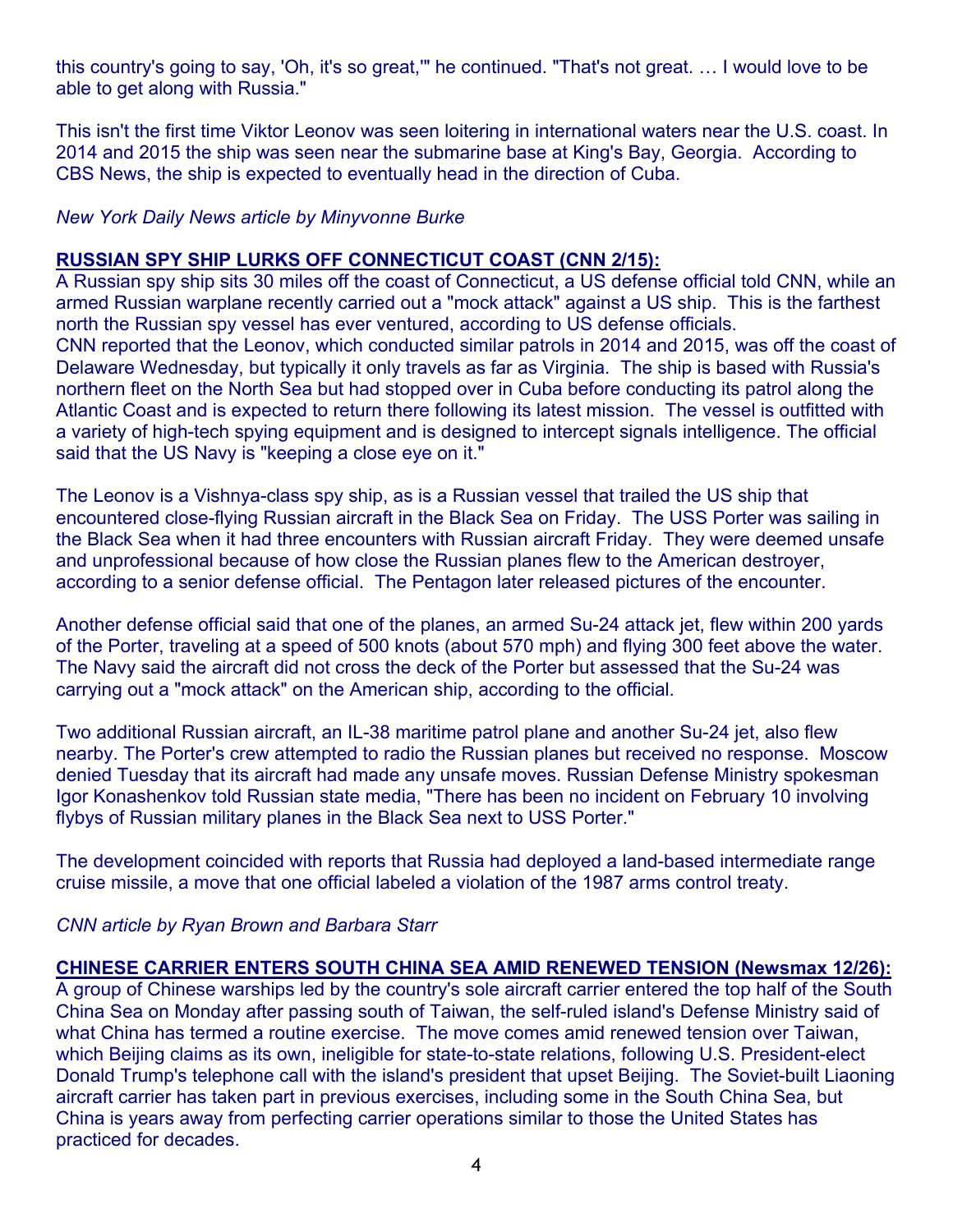Taiwan's Defense Ministry said the carrier, accompanied by five vessels, passed southeast of the Pratas Islands, which are controlled by Taiwan, heading southwest. The carrier group earlier passed 90 nautical miles south of Taiwan's southernmost point via the Bashi Channel, between Taiwan and the Philippines. "Staying vigilant and flexible has always been the normal method of maintaining airspace security," said ministry spokesman Chen Chung-chi, declining to say whether Taiwan fighter jets were scrambled or if submarines had been deployed. Chen said the ministry was continuing to "monitor and grasp the situation". Senior Taiwan opposition Nationalist lawmaker Johnny Chiang said the Liaoning exercise was China's signal to the United States that it has broken through the "first island chain", an area that includes Japan's Ryukyu Islands and Taiwan.

In Beijing, Chinese Foreign Ministry spokeswoman Hua Chunying said people should not read too much into what the carrier was up to, as its movements were within the law. "Our Liaoning should enjoy in accordance with the law freedom of navigation and overflight as set by international law, and we hope all sides can respect this right of China's," she told a daily news briefing. Influential state-run Chinese tabloid the Global Times said the exercise showed how the carrier was improving its combat capabilities and that it should now sail even further afield. "The Chinese fleet will cruise to the Eastern Pacific sooner or later. When China's aircraft carrier fleet appears in offshore areas of the U.S. one day, it will trigger intense thinking about maritime rules," the newspaper said in an editorial.

China has been angered recently by U.S. naval patrols near islands that China claims in the South China Sea. This month, a Chinese navy ship seized a U.S. underwater drone in the South China Sea. China later returned it. Japan said late on Sunday it had spotted six Chinese naval vessels including the Liaoning traveling through the passage between Miyako and Okinawa and into the Pacific. Japan's top government spokesman said on Monday the voyage showed China's expanding military capability and Japan was closely monitoring it.

China's air force conducted long-range drills this month above the East and South China Seas that rattled Japan and Taiwan. China said those exercises were also routine. Last December, the defense ministry confirmed China was building a second aircraft carrier but its launch date is unclear. The aircraft carrier program is a state secret. Beijing could build multiple aircraft carriers over the next 15 years, the Pentagon said in a report last year. China claims most of the South China Sea through which about \$5 trillion in ship-borne trade passes every year. Neighbors Brunei, Malaysia, the Philippines, Taiwan and Vietnam also have claims.

# **RATINGS RESTORED (Navy Times 12/20):**

Navy leaders are reversing their controversial decision to eliminate sailors' ratings and will restore job titles across the fleet, according to a Navy message set for release Wednesday. Effective immediately, enlisted sailors will officially regain their ratings, the traditional job titles that have inspired a deep cultural loyalty and that have defined enlisted career tracks for generations, Navy officials said.

The move comes three months after the Navy stunned sailors in September by eliminated ratings titles, including those such as boatswain's mate that dated back to the founding of the service. The extraordinarily rare move comes after a fierce backlash from the fleet that became a distraction from the Navy's broader effort to reform the antiquated personnel system, Navy officials said.

Adm. John Richardson, the chief of naval operations, called it a "course correction" and acknowledged the overwhelmingly negative reaction from the fleet was a key factor in the decision. "We have learned from you, and so effective immediately, all rating names are restored," Richardson wrote in a Navy message set for release Wednesday. A copy of the message was obtained by Navy Times Tuesday.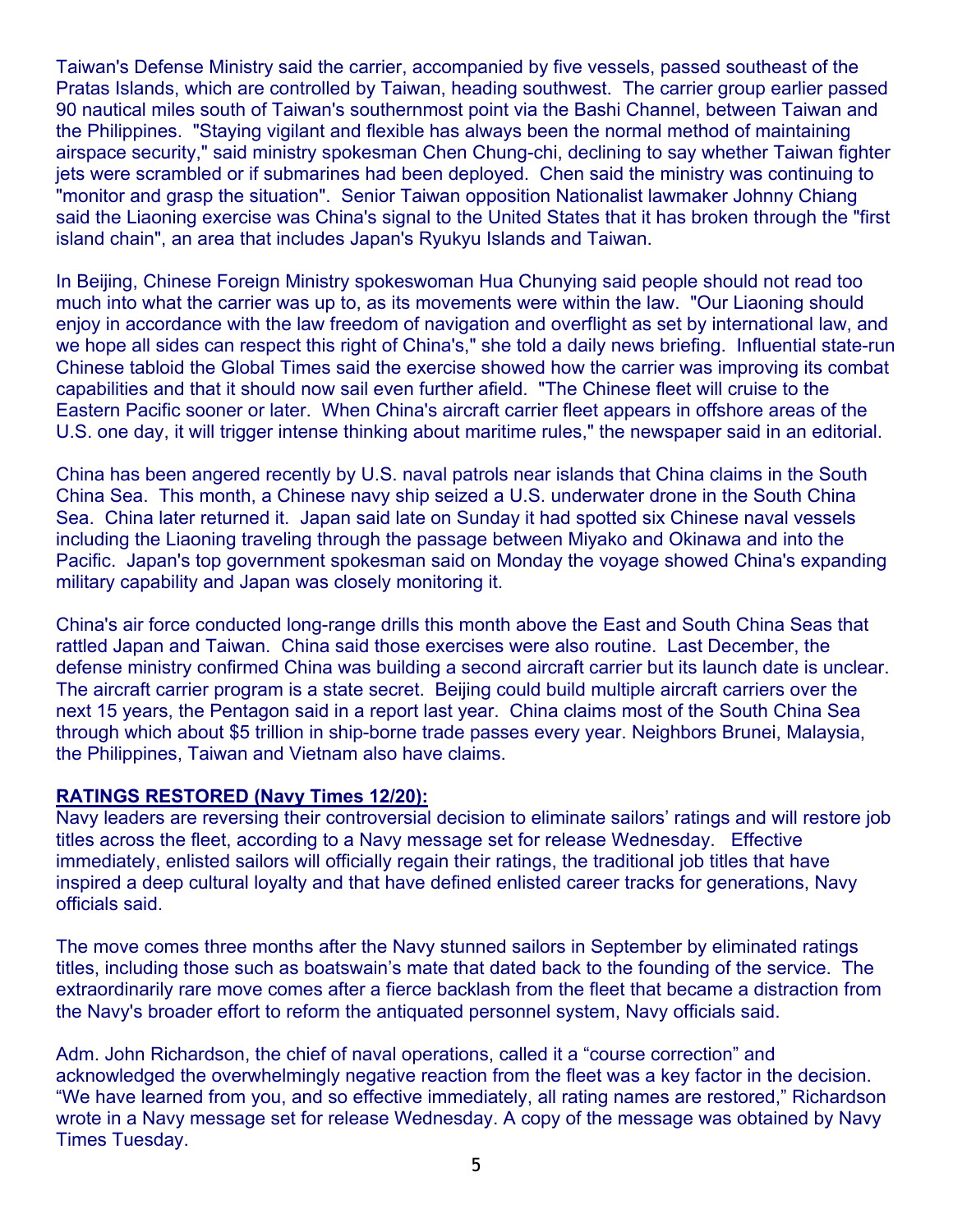Cmdr. Chris Servello, Richardson's spokesman, confirmed Tuesday night that the Navy planned to restore ratings Wednesday and that a fleet-wide message from the CNO would be released online in the morning, along with more details from CNO and Master Chief Petty Officer of the Navy Steven Giordano. Though the ratings have been restored, change still lies ahead as the Navy plans to press ahead with its broader effort to fundamentally change the rigid personnel system and make career paths more flexible in the future.

"The feedback from current and former Sailors has been consistent that there is wide support for the flexibility that the plan offers, but the removal of rating titles detracted from accomplishing our major goals," Richardson wrote. "There is a way to have the benefits of the rating modernization program without removing rating titles," the CNO wrote in the message. "This course correction doesn't mean our work is done – rating modernization will continue for all the right reason," Richardson wrote. "Modernizing our industrial-age personnel system in order to provide Sailors choice and flexibility still remains a priority for us." These changes will ultimately mean that sailors' titles may have to change in the future, Richardson continues, but he's going to solicit sailor feedback.

As early word of the restoration spread on social media Tuesday night, many sailors celebrated the news, both because they welcomed the return of the traditional titles but also because the decision showed that the Navy's leadership was responsive to the concerns of sailors. "Nobody wanted to see ratings taken away. The traditions and identities associated with them are undeniable. My sailors will be relieved and gratified that their voices appear to have been heard," said one East Coast command master chief who spoke to Navy Times and asked not to be named to speak candidly about a highlevel decision. "And I'm just glad I don't have to open a manual to find out what kind of Sailor I'm getting the next time orders cross my desk," the command master chief said.

The reversal did not surprise many sailors, though many believed it would come after a new Navy secretary takes over early in 2017. "I genuinely believe sailors expected this. I think we've all been waiting and watching to see if someone was going to take a step back and determine that an interesting idea had been pushed too quickly," the master chief said.

Despite the return of the rating titles, Navy officials say the underlying effort of the change in the first place – to give sailors greater flexibility in their careers to go from job to job – is still a top priority for Navy leaders. The broader goal is to allow more sailors to qualify for more skills and even advance in multiple ratings. To get there, the Navy is still planning to redraw community lines that distinguish skills by specialty today. "Today we have 12 career fields that group the [over 90] Navy enlisted ratings we have today," Vice Adm. Robert Burke, chief of naval personnel, told Navy Times in an October interview. "Most sailors will be hard pressed to tell you what they are because they are outdated for the most part."

The plan is to establish new career fields that are more broadly defined, Burke said, which should allow Navy leaders to tailor training within the fields and identify gaps that a sailor might need filled to take a specific billet that they would otherwise be qualified for, rating or no rating. For example, he gave a hypothetical example of a future career field that might be called "aviation maintenance." "We'd like to get to the point in the first step where we can move sailors between types of engines, and then maybe move between engines and airframes and into avionics, too — then possibly move between maintaining combat systems on an aircraft to combat systems on a ship."

This system is being designed to offer training throughout a sailor's career, instead of in a lump at the beginning as many ratings have today. It's also designed so it could also be adapted to qualify sailors in new skills to cross them into a related field. "You might have to go to a brick and mortar schoolhouse for a couple weeks, but it will be at a fleet concentration area so you are not going to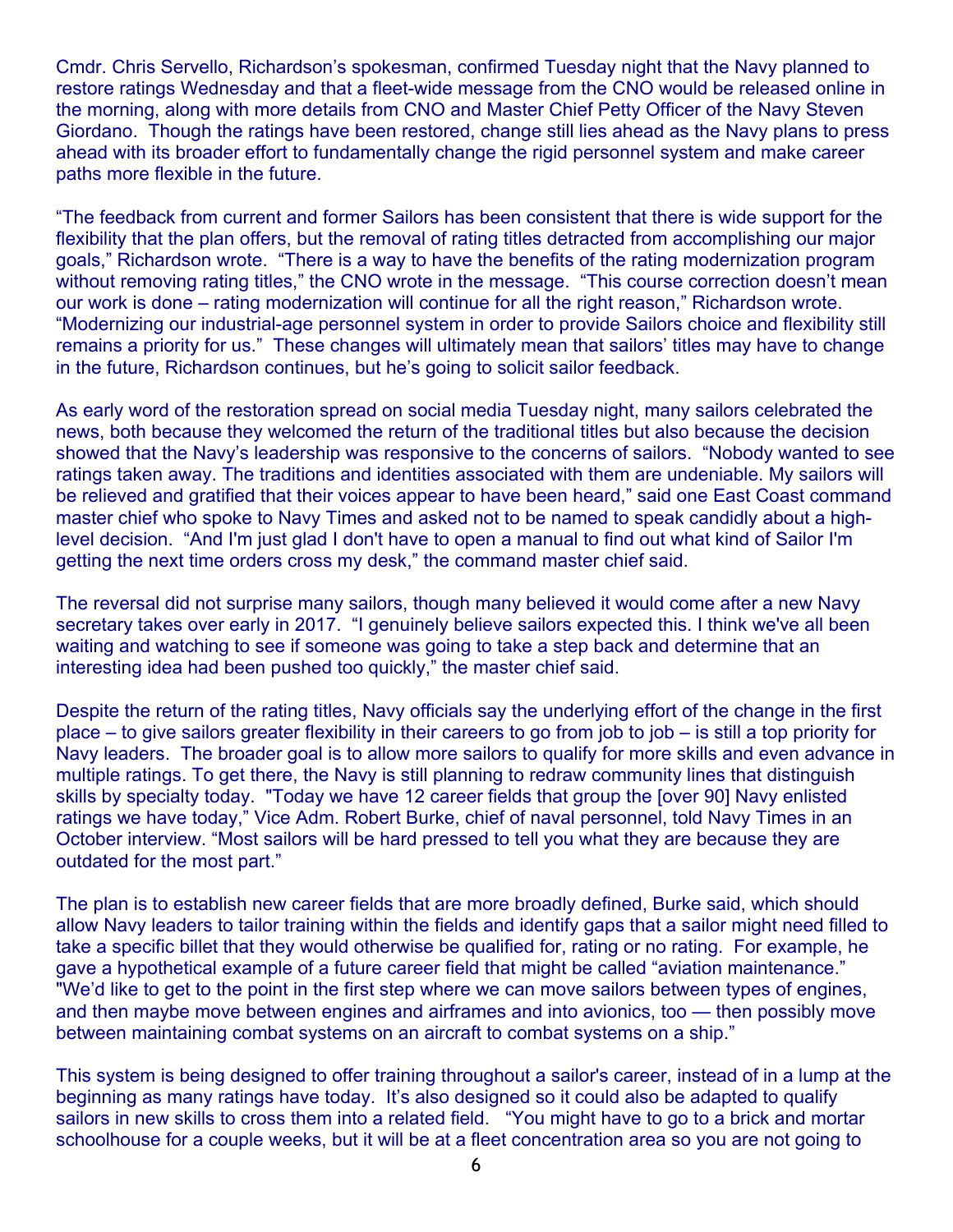have to leave home," Burke said. "You might only need enough training that could be accomplished through an app on a smart device, or through a distance learning course — or even by acquiring an additional certification at your current shop or at your squadron."

It could even put more money in your pocket as you might qualify in something. "It will open up more timing options — maybe move into an NOS that has special or incentive pay or even a re-enlistment bonus." The changes could also radicalize the advancement system and has Navy leaders discussing to possibility of killing advancement exams all together. "I think that's one possibility we're looking at," Burke said in the interview. "But we're just getting started in deciding where we need to go with the advancement exams."

### *Navy Times article by David Larter and Mark Farnam*

### **CHINA AGREES TO RETURN SEIZED UNDERWATER U.S. DRONE (Star-Telegram 12/17):**

China has agreed to return a U.S. Navy underwater drone that it seized in a contested area of the South China Sea while a U.S. crew watched, the Pentagon said Saturday. "Through direct engagement with Chinese authorities, we have secured an understanding that the Chinese will return the UUV (underwater unmanned vehicle) to the United States," Pentagon spokesman Peter Cook said in a statement. Cook called China's capture of the drone an "unlawful seizure."

Crew members in a small boat dispatched from a People's Liberation Army (PLA) Navy vessel stole the unmanned vehicle Thursday as U.S. crew members remotely operating the drone from aboard the USNS Bowditch, an oceanographic vessel, prepared to retrieve it themselves, Pentagon officials said. The incident occurred about 50 miles northwest of Subic Bay in the Philippines. The Pentagon reported the seizure Friday.

U.S. officials said the drone was conducting routine operations, specifically mapping the sea floor and collecting oceanographic data, although outside analysts said the vehicle may have been charting submarine routes used by China as it tries to exert naval control of the South China Sea, one of the globe's most transited sea routes. The seizure threatened to unleash new tensions between the two countries, already highly charged amid a series of statements from President-elect Donald Trump.

Trump weighed in on the drone seizure in an early Saturday tweet to his more than 17 million followers. "China steals United States Navy research drone in international waters -- rips it out of water and takes it to China in unprecedented act," Trump tweeted.

Trump irritated China two weeks ago by speaking by telephone with the president of Taiwan, which China considers a renegade province. Last week, Trump criticized China's military buildup in the South China Sea, where it was built up artificial reefs and placed anti-missile systems on them in an effort to expand its maritime control.

In a press conference Friday, President Barack Obama suggested that Trump should "think it through" before changing a decades-old U.S. policy toward Taiwan in a way that might agitate China. "The idea of 'one China' is at the heart of their conception as a nation. And so if you are going to upend this understanding, you have to have thought through what the consequences are, because the Chinese will not treat that the way they will treat some other issues," Obama said. "This goes to the core of how they see themselves, and their reaction on this issue could end up being very significant. That doesn't mean you have to adhere to everything that's been done in the past…it does mean that you have to think it through," he added.

*Star-Telegram article by Tim Johnson*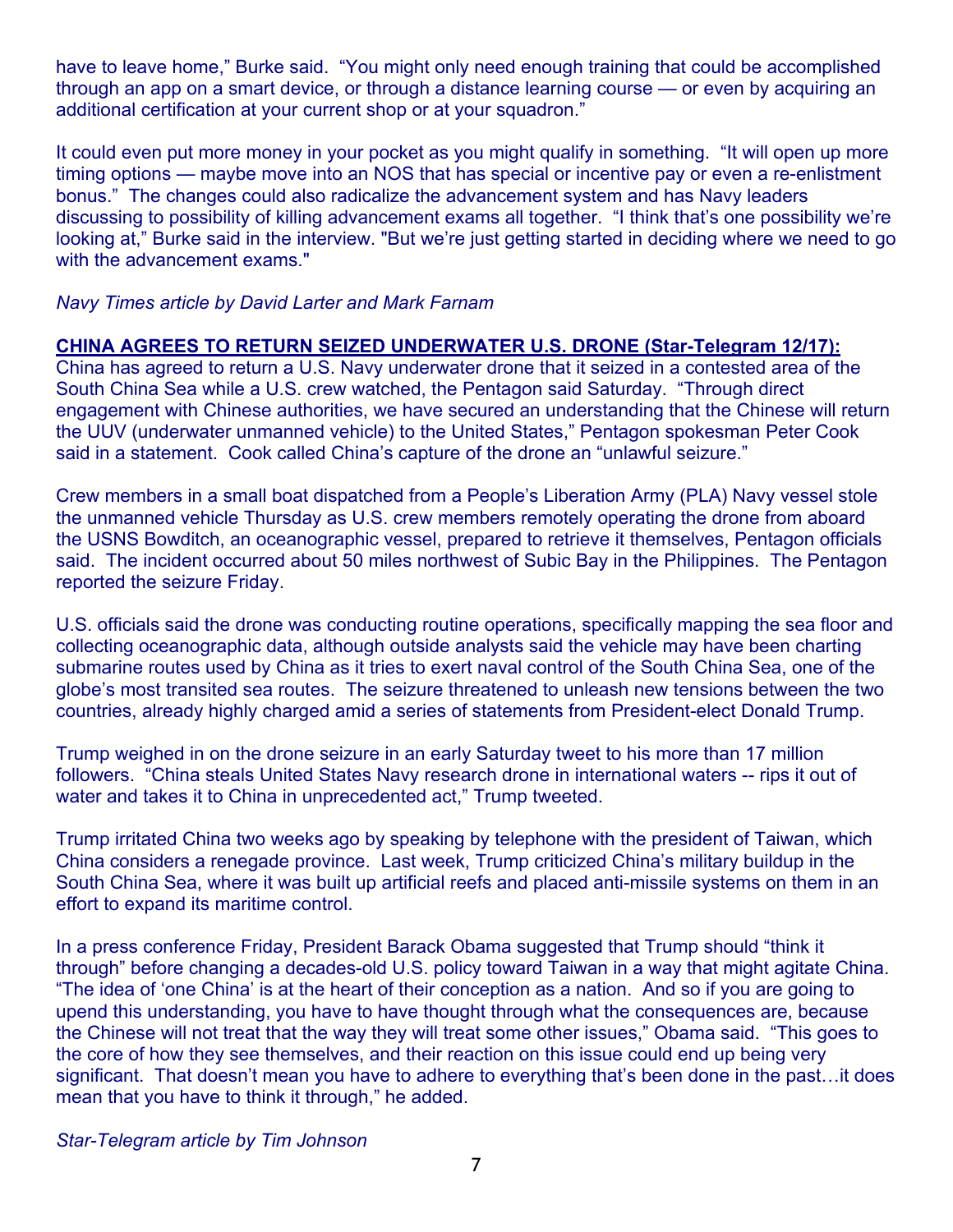# **RUSSIA TESTS NUCLEAR-CAPABLE DRONE SUB (Washington Free Beacon 12/08):**

Russia conducted a test of a revolutionary nuclear-capable drone submarine that poses a major strategic threat to U.S. ports and harbors. U.S. intelligence agencies detected the test of the unmanned underwater vehicle, code-named Kanyon by the Pentagon, during its launch from a Sarovclass submarine on Nov. 27, said Pentagon officials familiar with reports of the test.

No details were available about the location or results of the test. Pentagon spokesman Capt. Jeff Davis declined to comment. "We closely monitor Russian underwater military developments, but we will not comment specifically about them," Davis said.

Development of the new drone submarine was first disclosed by the Washington Free Beacon in September 2015 and then confirmed by the Russian military two months later. Russian officials said the secret program was mistakenly disclosed.

Russia calls the drone development program the "Ocean Multipurpose System 'Status-6.'" The developer is Russia's TsKB MT Rubin design bureau, the defense industry entity that builds all Russia's submarines. U.S. intelligence agencies estimate the Kanyon secret underwater drone will be equipped with megaton-class warheads—the largest nuclear weapons in existence, with the killing power of millions of tons of TNT.

The weapon likely could be used against U.S. ports and bases, including those used by ballistic missile submarines. The two U.S. nuclear missile submarine bases are located at Kings Bay, Georgia, just north of the Florida border, and Puget Sound in Washington State.

Russia's nuclear weapons development in recent years has alarmed American military leaders in part due to a new doctrine adopted by Moscow that increases its reliance on nuclear forces in a conflict. The new doctrine indicates that Russia will quickly escalate to the use of nuclear arms to compensate for its aging and outdated conventional forces.

U.S. intelligence agencies also have detected Russia's development of new low-yield tactical nuclear weapons—arms that could be used more easily in regional conflicts. Former Pentagon official Mark Schneider said the test of the underwater nuclear delivery vehicle poses a new strategic threat. "The Status-6, a nuclear powered, nuclear armed drone submarine, is the most irresponsible nuclear weapons program that Putin's Russia has come up with," said Schneider, now with the National Institute for Public Policy. "Status-6 is designed to kill civilians by massive blast and fallout," he said, noting that such targeting violates the law of armed conflict.

According to a Russian document disclosed on state television Nov. 10, 2015, the weapon is a self-propelled underwater craft capable of carrying a nuclear warhead up to 6,200 miles. The vehicle can submerge to a depth of 3,280 feet and travel at speeds of up to 56 knots.

A drawing of the drone submarine shows it will be nuclear powered, controlled by surface ships, and supported by a Sarov submarine. Russia's Sarov has been described in Russian press reports as a diesel electric-powered vessel for testing new weapons and technology. It also has been described as an intelligence-gathering submarine.

The Russian document said Russia planned to build a Kanyon prototype by 2019 and begin testing that year. The Nov. 27 test indicates the document may have been a disinformation operation aimed at deceiving the United States about the program. U.S. intelligence agencies assessed that the 2015 leak was Moscow's attempt to warn the United States about its displeasure with U.S. missile defenses in Europe and the deployment of missile defense ships to the region.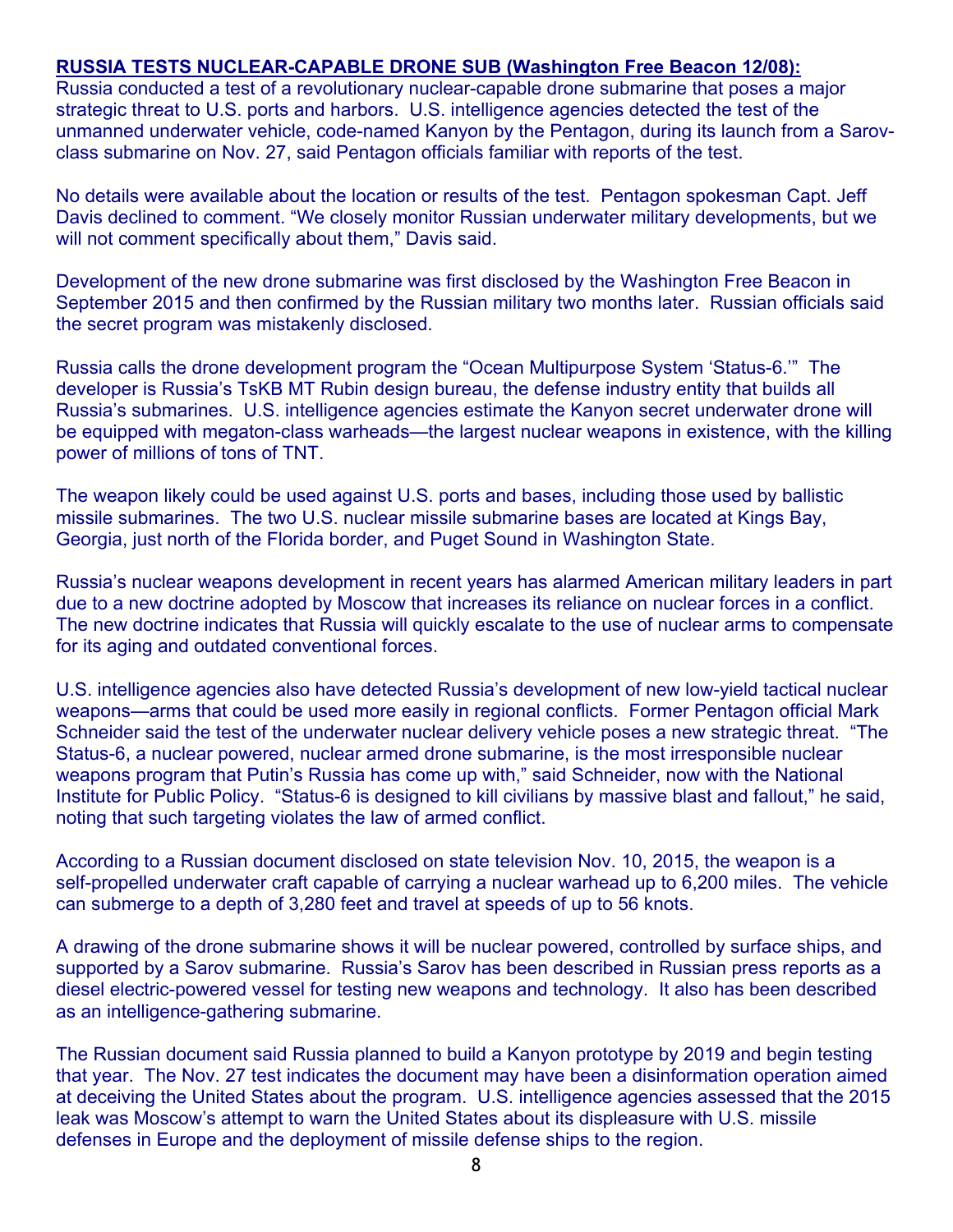Russian presidential spokesman Dmitri Peskov told reporters one day after the leak that classified information had been accidentally disclosed—an unusual public admission of a security error that has raised concerns about false Russian strategic messaging. The Russian nuclear arms buildup has coincided with what U.S. officials say are unprecedented public statements by Russian leader Vladimir Putin about nuclear weapons in response to Western opposition to Moscow's military annexation of Ukraine's Crimean peninsula.

In addition to the nuclear-tipped drone, Russian nuclear modernization includes a new class of ballistic missile submarines, new submarine-launched ballistic missiles, two new land-based intercontinental ballistic missiles, and a new long-range bomber. Russia also is building a new railroad-based missile system. The U.S. Navy is developing new underwater drones, but none will be nuclear armed.

Schneider, the former Pentagon official who has held a number of positions involving strategic weapons, said reports from Russia indicate the drone sub will be armed with a 100-megaton warhead. "The Russian government daily Rossiyskaya Gazeta reported that to achieve 'extensive radioactive contamination' the weapon 'could envisage using the so-called cobalt bomb, a nuclear weapon designed to produce enhanced amounts of radioactive fallout compared to a regular atomic warhead,'" Schneider said. "A cobalt bomb is a 'doomsday' weapons concept conceived during the Cold War, but apparently never actually developed," he said.

Testing of the drone, which is said to be powered by a nuclear reactor with limited shielding, poses environmental risks. A guidance failure could result in an undersea nuclear disaster. "The Obama State Department appears to be asleep at the helm on this issue," Schneider said, noting the New START arms treaty requires notification of new offensive strategic weapons in a U.S.-Russia commission. "We could even propose a ban on such weapons," Schneider said. "There is no indication from the Obama administration that any negotiations are underway, or that the U.S. has even raised the issue with Russia."

During congressional testimony in December 2015, Rose Gottemoeller, then the undersecretary of state for arms control and international security, said the Russian nuclear-armed drone is a concern. "I know we are concerned about it; of course we are concerned about it as a threat to the United States," said Gottemoeller, now NATO's deputy secretary general. She noted that the system would pose a great threat if "widely put into operation."

The Obama administration, however, took no action against Russia's violation of the 1987 Intermediate-Range Nuclear Forces treaty. Retired Air Force Gen. Robert Kehler, former commander of the U.S. Strategic Command, has said development of the underwater nuclear strike vehicle is one element of a "troubling" Russian strategic nuclear buildup.

Rep. Mike Rogers (R., Ala.), chairman of the House subcommittee on strategic forces, has said that the Russians assert the nuclear drone submarine will be used to target coastal areas and inflict "unacceptable damage to a country's territory by creating areas of wide radioactive contamination that would be unsuitable for military, economic, or other activity for long periods of time." "What does it say about a country that feels that nuclear weapons are such a significant tool of its military and diplomatic strategy that it discloses systems in this manner?" Rogers asked during a House hearing. "And what does this say about a country that would invest resources in such a weapon? This is nuts."

Pavel Podvig, a Russian nuclear forces watcher, stated two years ago that the Status-6 payload "looks like a massive dirty bomb,"—a nuclear device that kills with radiation as opposed to a combination of a nuclear blast and radiation. "A number of people noted that the description does not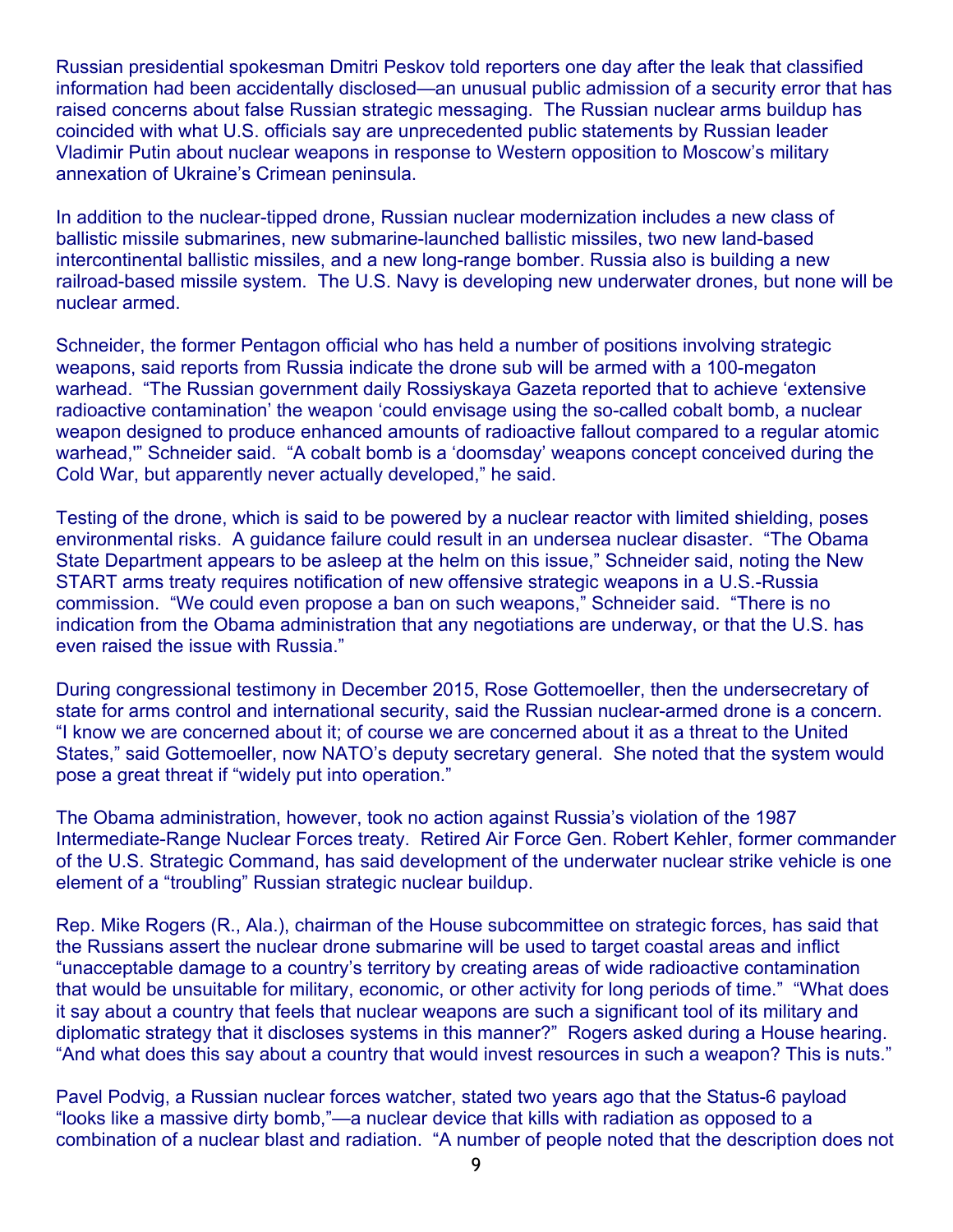necessarily exclude the possibility that the initial 'damaging' can be done by a regular nuclear device," Podvig said. "Which only makes this whole thing even more insane—do they think that a nuclear weapon on its own would not inflict 'unacceptable damage'?" he said.

*Washington Free Beacon article by Bill Gertz* 

# **RECOMMENDED READING:**



Those of you who were at our annual reunion last September should remember our guest speaker, author John Galluzzo, who gave a terrific presentation about NAS Squantum and NAS South Weymouth. Well, John has had a new book go into print since then, "Massachusetts Aviation", which is shown here. This is another Arcadia Press "Images of America" photo album, and its filled with a couple of hundred terrific photos associated with the aviation history of Massachusetts. There are many photos of NAS Squantum and NAS South Weymouth in this book that should make it of great interest to all VP Association members. John Galluzzo will be at the upcoming NAS South Weymouth 20<sup>th</sup> anniversary reunion with copies of this book but if you can't wait there's a link to it posted on the "geedunk" page of our web site at www.vpassociation.org.

# **ON THE INTERNET:**

George Driscoll recommends a video on the P-8A Poseidon at http://www.aiirsource.com/take-a-rarelook-inside-us-navy-p-8a-poseidon-surveillance-aircraft. He also suggests this comparison between the P-8A and the Japanese P-1 at https://battlemachines.wordpress.com/2015/12/06/boeing-p-8a-vskawasaki-p-1-the-comparison-of-modern-mpas. George Griffin suggests you check out a GIGANTIC 12-toof long (!) radio-controlled model P-3 Orion at http://www.bylouddesign.com/products/p-3-orion.

# **MONTHLY MEETING:**

Members who can do so are welcome to join us for lunch on the last Thursday of every month at Waxy O'Connor's Irish Pub at 94 Hartwell St. in Lexington, MA from 11:30 to 13:30. The pub is just outside the Hanscom Field Hartwell gate.

# **NAVY** and and the sea

# **PARTING SHOTS:**

*ABOVE: VP-92 personnel inspection at NAS South Weymouth's Hangar One in the late 1980s.*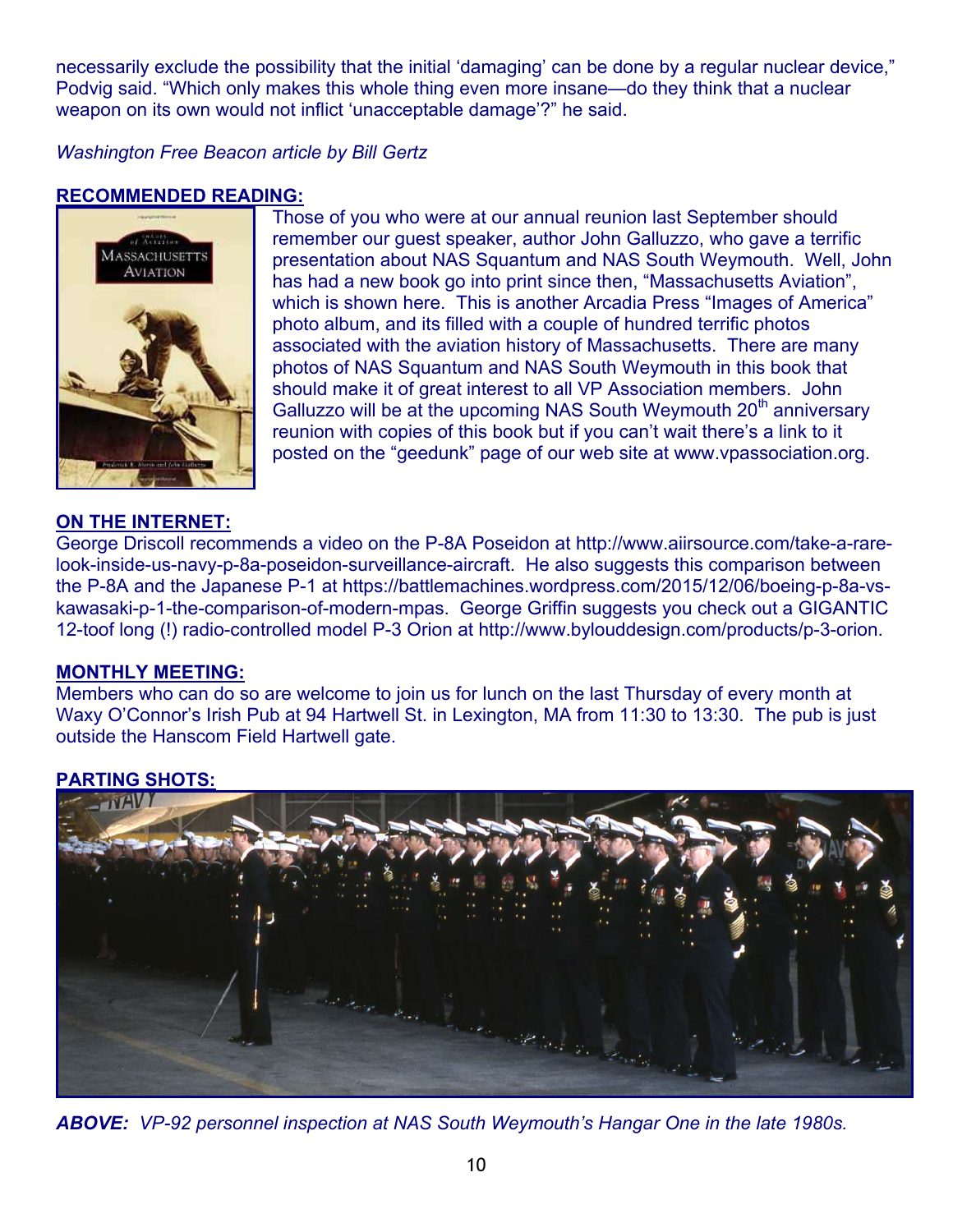# *RIGHT:*

*VP-92 PR2 working on what appears to be a VIP seat cover in the paraloft at NAS South Weymouth sometime during the 1980s. BELOW: Planeside briefing on board a VP-92 P-3C at NAS South Weymouth during the early 1990s.*